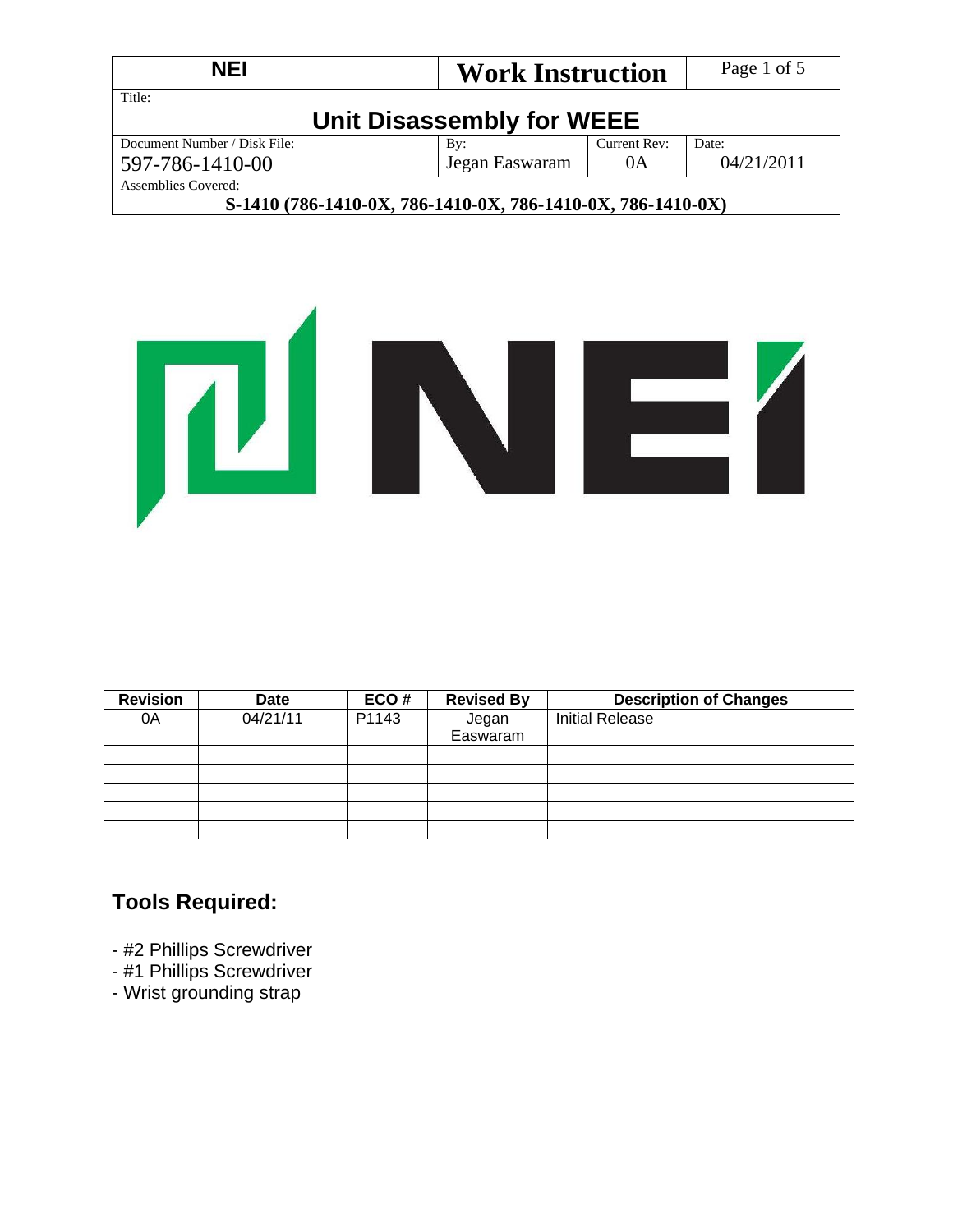| <b>NEI</b>                                                  | <b>Work Instruction</b>   |              | Page 2 of 5 |
|-------------------------------------------------------------|---------------------------|--------------|-------------|
| Title:                                                      | Unit Disassembly for WEEE |              |             |
| Document Number / Disk File:                                | By:                       | Current Rev: | Date:       |
| Jegan Easwaram<br>04/21/2011<br>0A<br>597-786-1410-00       |                           |              |             |
| <b>Assemblies Covered:</b>                                  |                           |              |             |
| S-1410 (786-1410-0X, 786-1410-0X, 786-1410-0X, 786-1410-0X) |                           |              |             |

# **NOTE: Disconnect any AC Power Cords attached to the power supplies before disassembly of the unit.**

| 1. | Removal of the front I/O card(s) requires a<br>#1 Philips screwdriver.<br>a. Loosen the two screws.<br>b. Slide the locking mechanisms on the<br>front of the I/O card.<br>c. Pull the extraction bar on the left.<br>d. Press the release button towards left<br>e. Extract the I/O card by pulling the<br>extraction bar.<br>f. Follow the same steps for the second<br>card (if present) | <b>RELEASE</b><br><b>EXTRACTON</b><br><b>BUTTON</b><br><b>BAR</b><br><b>LOCKING</b><br><b>MECHANISM</b> |
|----|---------------------------------------------------------------------------------------------------------------------------------------------------------------------------------------------------------------------------------------------------------------------------------------------------------------------------------------------------------------------------------------------|---------------------------------------------------------------------------------------------------------|
| 2. | Removal of the PCB requires a #1 Philips<br>screwdriver.<br>a. Remove the four (4) screws securing<br>PCB to the case.<br>b. Remove the PCB out of the case.<br>c. Discard Sheet Metal Case, Screw,<br>and PCB in the appropriate<br><b>Recycling Bin.</b>                                                                                                                                  |                                                                                                         |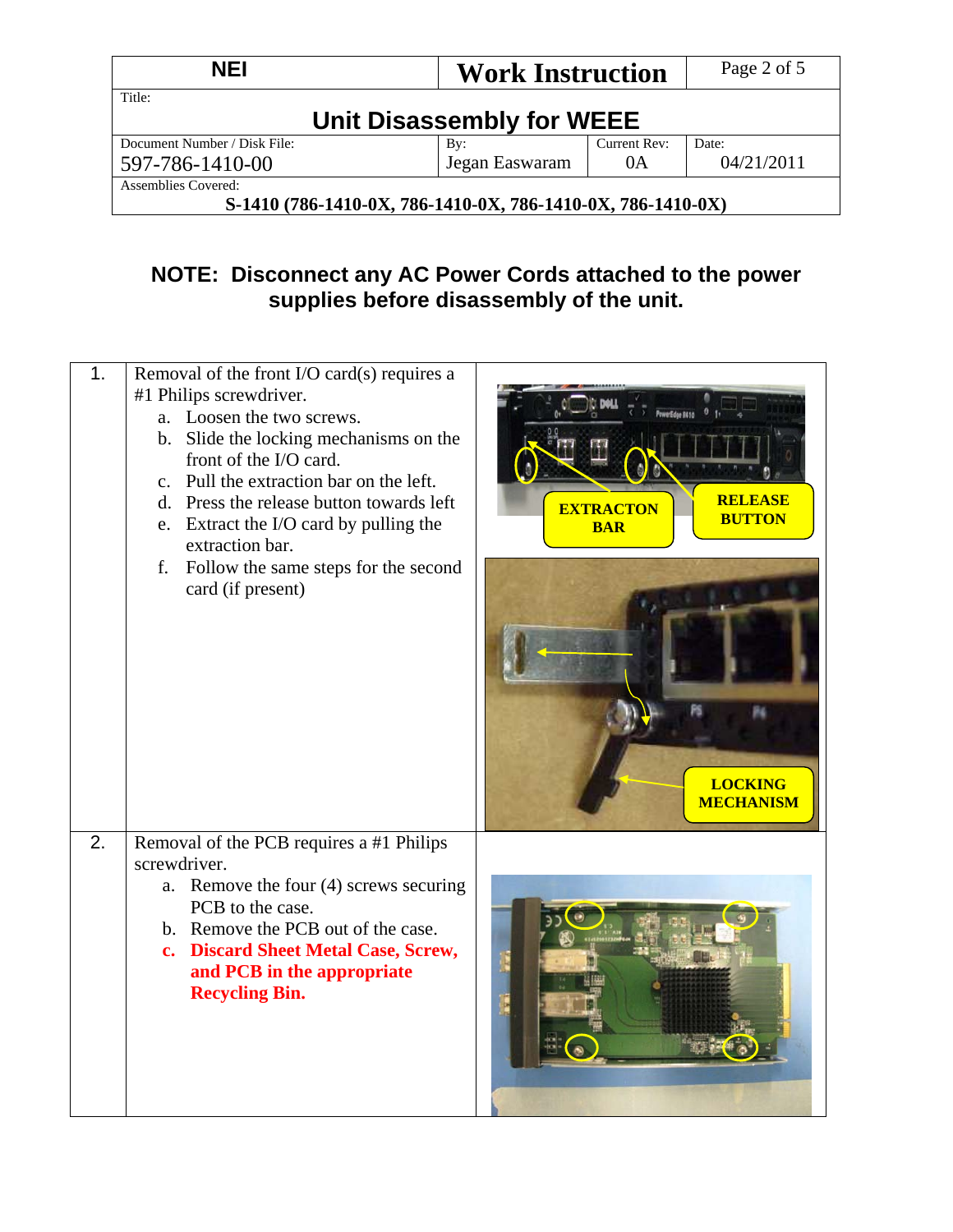| <b>NEI</b>                                                  | <b>Work Instruction</b>   |              | Page 3 of 5 |
|-------------------------------------------------------------|---------------------------|--------------|-------------|
| Title:                                                      | Unit Disassembly for WEEE |              |             |
| Document Number / Disk File:                                | By:                       | Current Rev: | Date:       |
| Jegan Easwaram<br>04/21/2011<br>0A<br>597-786-1410-00       |                           |              |             |
| Assemblies Covered:                                         |                           |              |             |
| S-1410 (786-1410-0X, 786-1410-0X, 786-1410-0X, 786-1410-0X) |                           |              |             |

Removal instructions for the rest of the components can be found by browsing to the following link:

**http://support.dell.com/support/edocs/systems/peR410/en/HOM/HTML /install.htm#wp1181255**

Removal instructions for the rest of the components also embedded in this document.



**Note:** Only follow the removal portion of the instructions in this document.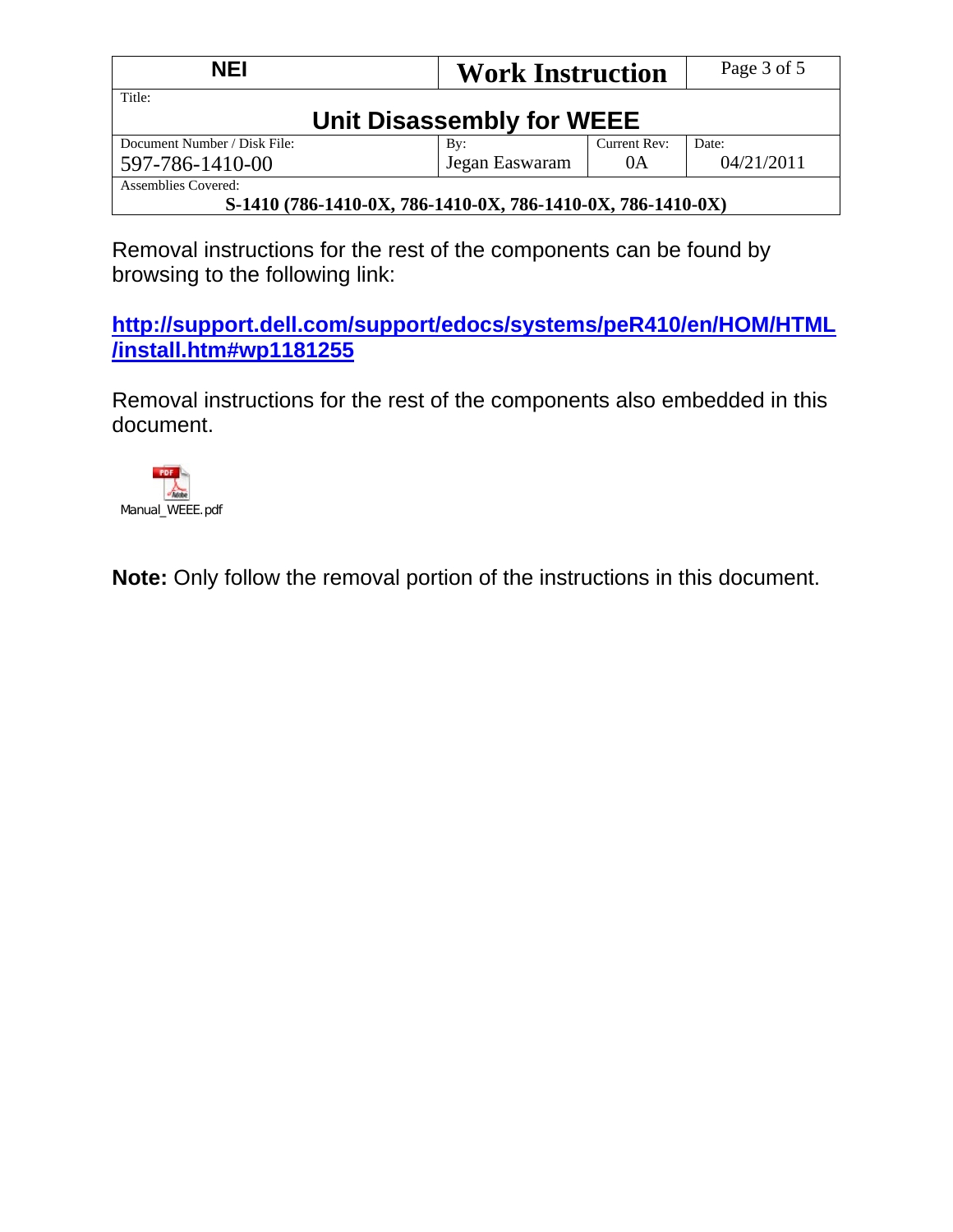| <b>NEI</b>                   | <b>Work Instruction</b>   |              | Page 4 of 5 |
|------------------------------|---------------------------|--------------|-------------|
| Title:                       |                           |              |             |
|                              | Unit Disassembly for WEEE |              |             |
| Document Number / Disk File: | $\mathbf{B}v$ :           | Current Rev: | Date:       |
| 597-786-1410-00              | Jegan Easwaram            | 0A           | 04/21/2011  |
| <b>Assemblies Covered:</b>   |                           |              |             |

### S-1410 (786-1410-0X, 786-1410-0X, 786-1410-0X, 786-1410-0X)



**PRODUCT FAMILY** Power Edge Server Family

**PURPOSE** 

The intent of this document is to provide guidance to recyclers on the presence of materials and components at the product / family level, as required by the EU WEEE Directive 2002/96/EC. This document should also help direct recyclers to proper methods for removing parts and general product disassembly instructions.

#### PRODUCT DISASSEMBLY INSTRUCTIONS

Most parts can be removed easily by hand. In some cases common household tools such as Philips and/or flat-head screw drivers may be necessary. To remove discrete components such as the electrolytic capacitors, needle-nose pliers may be helpful. Instructions for removing parts in each product can be found in the User Documentation originally provided with the product. This documentation can be found online: http://support.dell.com/support/systemsinfo/documentation.aspx?c=us&cs=19&l=en&s=dhs&~cat=12&~subcat  $= 89.$ 

#### PRODUCT MATERIAL INFORMATION

The following substances, preparations, or components should be disposed of or recovered separately from other WEEE in compliance with Article 4 of EU Council Directive 75/442/EEC.

| Mercury           |                                                           | Dell does not use internal batteries based on Mercury (Hq) and its<br>compounds.                                                                                                                                                                                         |
|-------------------|-----------------------------------------------------------|--------------------------------------------------------------------------------------------------------------------------------------------------------------------------------------------------------------------------------------------------------------------------|
|                   | Cadmium                                                   | Dell does not use internal batteries based on Cadmium (Cd) and its<br>compounds.                                                                                                                                                                                         |
| <b>Batteries</b>  | Lead                                                      | Dell does not use internal batteries based on Lead (Pb) and its compounds.                                                                                                                                                                                               |
|                   | Other                                                     | Dell servers use Lithium Primary Coin Cells. Depending on the feature set,<br>some may also include Lithium Ion secondaries. Additional features such as<br>add in PERC, RAID, or DRAC cards may include a Lithium Ion Button Cell or<br>Nickel Metal Hydride batteries. |
| <b>Mercury</b>    | Lamps,<br>Bulbs, and<br>other<br>Lighting<br>Applications | Product does not contain a Mercury based lamp or bulb.                                                                                                                                                                                                                   |
| <b>Other Uses</b> |                                                           | Other parts used in Dell products can not contain intentionally added<br>Mercury.                                                                                                                                                                                        |
|                   | <b>Liquid Crystal Displays</b><br>$(LCD) - > 100$ cm2     | Product does not contain an LCD greater than 100 cm <sup>2</sup> .                                                                                                                                                                                                       |
|                   | Cathode Ray Tubes (CRT)                                   | Product does not contain a CRT.                                                                                                                                                                                                                                          |